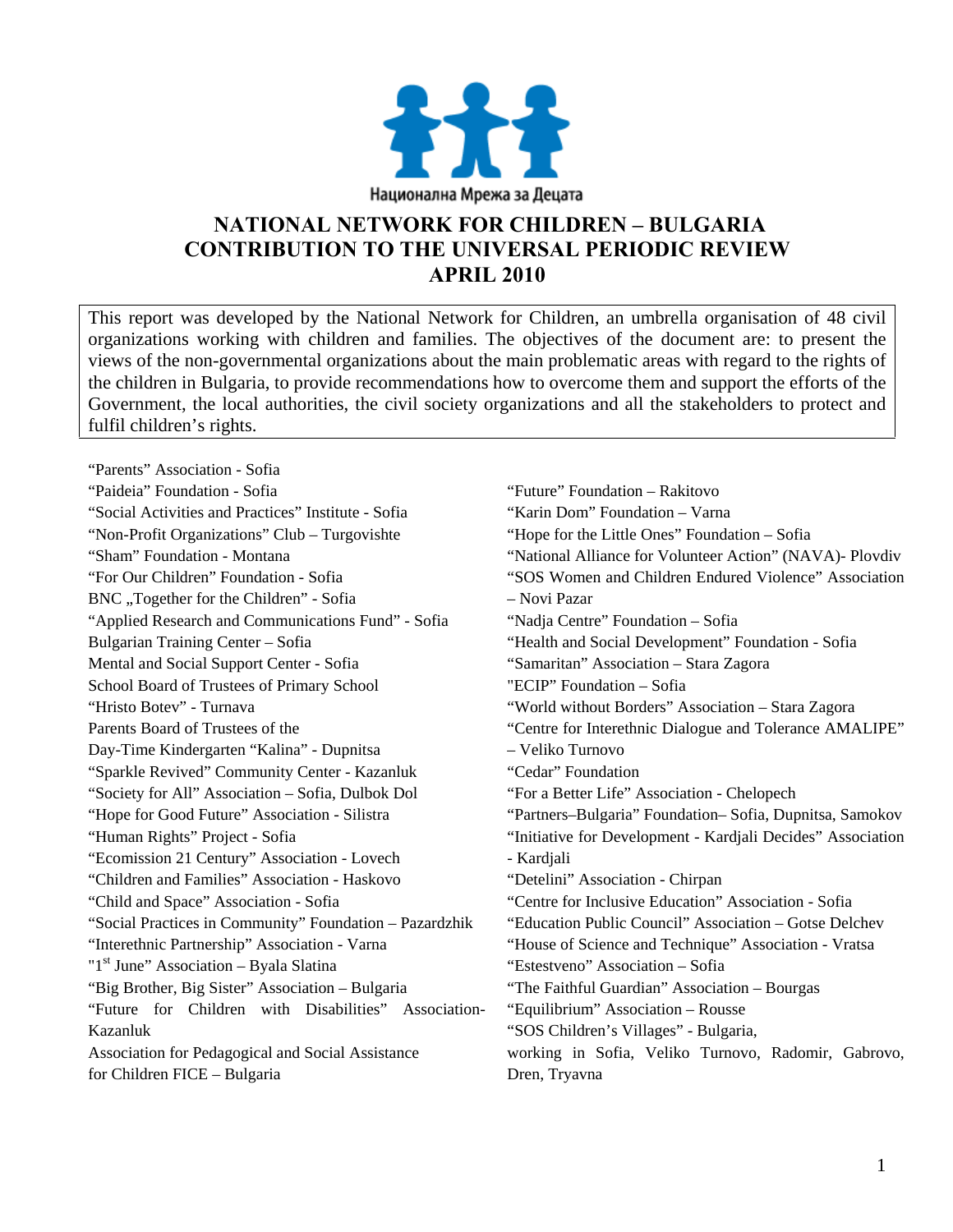## **I. General review of children's rights policies in Bulgaria**

- (1) The practical application of the UN Convention on the Rights of the Child in the Bulgarian public environment and the direct commitments of the state authorities ensuing from the ratification of the Convention started nearly ten years later with the adoption of the Child Protection Act on 31.05.2000 by the National Assembly. This delay and the absence of effective policies for the child and the family, nowadays have serious dimensions with regard to the quality of care, access and development of services and observance of the rights of the children.
- (2) The analysis of the development of the protection system shows fragmentation of the functions and duplication of elements between the Social Assistance Agency (SAA), within the framework of which the Child Protection Departments (CPD) are responsible for the operational implementation of the child protection measures, and the State Agency for Child Protection (SACP). At the same time, there are  $\frac{1}{2}$  and structures<sup>2</sup> which are outdated and rely on a philosophy, which conflicts both with the UN Convention on the Rights of the Child and with the rest of the child protection legislation.
- (3) As a whole, the work carried by the Child Protection Departments (CPD) is exceptionally unsatisfactory. This fact is supported by a range of surveys and analysis undertaken by various Bulgarian and international organizations. As of 31.12.2008, there are 750 people who work in the Child Protection Departments out of which the social workers are only 450. According to the SAA annual 2008 report data<sup>3</sup>, one social worker in the country works on 112 cases as average. In order to provide quality of the social work, we should follow the European standards resulting in good practices, where one social worker is responsible and works on 20 to 30 cases. The salaries of the social workers in the CPDs are some of the lowest in the auxiliary professions sphere and very often, they do not get any introductory or supporting training as well as professional supervision.
- (4) The number and the distribution of the social services for children and families in the country continue to be exceptionally unsatisfactory. The situation is exceptionally serious in the small-populated areas where the children and the families almost do not have any access to consultancy, social support, assistance and accommodation in case of risk or rights violation. The quality of the existing social services is very frequently unsatisfactory and does not contribute to real protection and integration of children at risk. 104 new social services for children and people at risk remained without financing for 2010.

### **Recommendations**

 $\overline{a}$ 

1.1 Review of the child protection system, social assistance and family policy concepts and objectives with a view to adoption of a broad concept for the well-being of *all* children and families at risk, prevention of risk factors and family support.

<sup>&</sup>lt;sup>1</sup> **The Act for Struggle with Juvenile Anti-Social Behavior**, promulgated State Gazette, issue 13 of 1958, amended State Gazette, issue 11 of 1961, amended State Gazette, issue 35 of 1966, amended State Gazette, issue 30 of 1969, amended State Gazette, issue 89 of 1974, amended State Gazette, issue 53 of 1975, corrected State Gazette issue 55 of 1975, amended State Gazette, issue 63 of 1976, amended State Gazette, issue 36 of 1979, amended State Gazette, issue 75 of 1988, amended State Gazette, issue 110 of 1996, corrected State Gazette issue 3 of 1997, amended State Gazette, issue 69 of 1999, amended State Gazette, issue 66 and 96 of 2004, amended State Gazette, issue 28, 94 and 103 of  $^{2005.}$ 

<sup>2</sup> **Central Commission for Struggle against Juvenile Anti-Social Behavior** (CCSASB) and local committees for struggle against juvenile anti-social behaviour.

<sup>&</sup>lt;sup>3</sup> For 2008 the social workers worked on 35 652 signals for children at risk and on over 14 800 cases of children and families: 3 102 cases on prevention of abandonment; 2 397 cases of reintegration in biological families; 1 296 children accommodated with relatives or close friends; 91 children accommodated with foster families; 674 cases of adoption and 7276 children accommodated in institutions.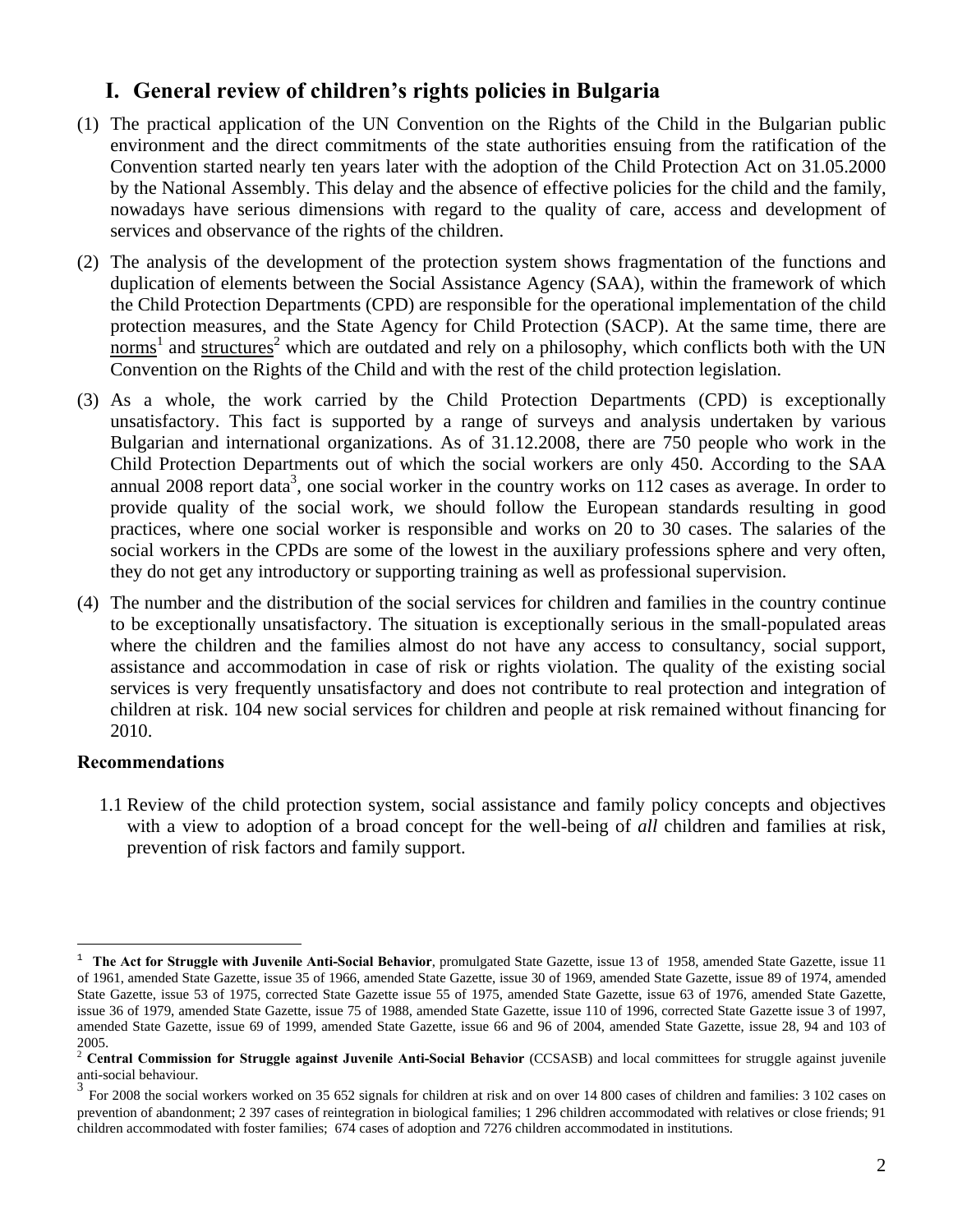- 1.2 Simplification of the strategic and administrative framework for the implementation of the child protection policy, with clearly defined roles and responsibilities of the child protection bodies. Introduction of the system of child Ombudsman both at national and regional level.
- 1.3 Provision of adequate professional capacity for effective functioning of the child protection system. Introduction of standards for a number of cases per social worker as well as provision of adequate remuneration, resource provision and carrier development of the people working within the child protection sphere.
- 1.4 Determination of a set of "universal social services"<sup>4</sup> with developed and approved basic requirements for quality and financial standards with a guaranteed access of each resident of the country.

# **ІІ. Youth and children's justice**

### *Neglect and abuse of children*

- (5) The prevention of the violence over children understood as availability of clearly defined mechanisms for detection, signalization and registration of cases of violence, such as conduct of legal procedures, respecting the best interest of the child, development of a network of services for support and rehabilitation of victims of violence **–** all this is still rather a wish than practice in Bulgaria. The problem with the signalization and the registration of the cases of violence over children in our country remains very serious in two main spheres – education and health care, in their structures *there are no clearly defined rules for signalization and registration of violence, or introduced policies for secure and safe environment* of children. This assertion is, unfortunately, too expressively illustrated by the growing number of cases of violence amongst children at school. The actions undertaken are within the scope of limitations and repression, and not from that of care and support.
- (6) The practices for hearing children, victims of or witnesses to crimes in Bulgaria also remain far from the standards of the United Nations and of the leading practices in the other countries. The children continue to be repeatedly interrogated (over 6-7 times) by people with no special training for the purpose. None of the specialists who conduct pre-court and court- proceedings is with guaranteed training for work with children in general and in particular with children, victims of or witnesses to crimes. The consequences are considerable and negative both for justice and for observance of the best interest of the child. This is the main reason for such lawsuits not reaching the court and effective sentence.
- (7) There are no data about the number of lawsuits which children. The existing statistic data do not allow to find out how many and what the perpetrators of crimes against children are, what the share of the sexual crimes is, what the age of the children victims or witnesses is. We need to change the indicators for gathering data about children included in legal procedures. There are no official data about the number of persons sentenced for crimes committed against children.

### *Children's and youth justice*

 $\overline{a}$ 

(8) Two acts are simultaneously effective in Bulgaria – the Child Protection Act (CPA) and the Control of Juvenile Anti-Social Behaviour Act (CJASBA), without being clear which of them is with priority in cases when there is a child in conflict with the law, but he/she does not bear penal liability. The main problem is the absence of an institution, which shall be fully

 $4$  In conformity with the terminology introduced by the European Commission.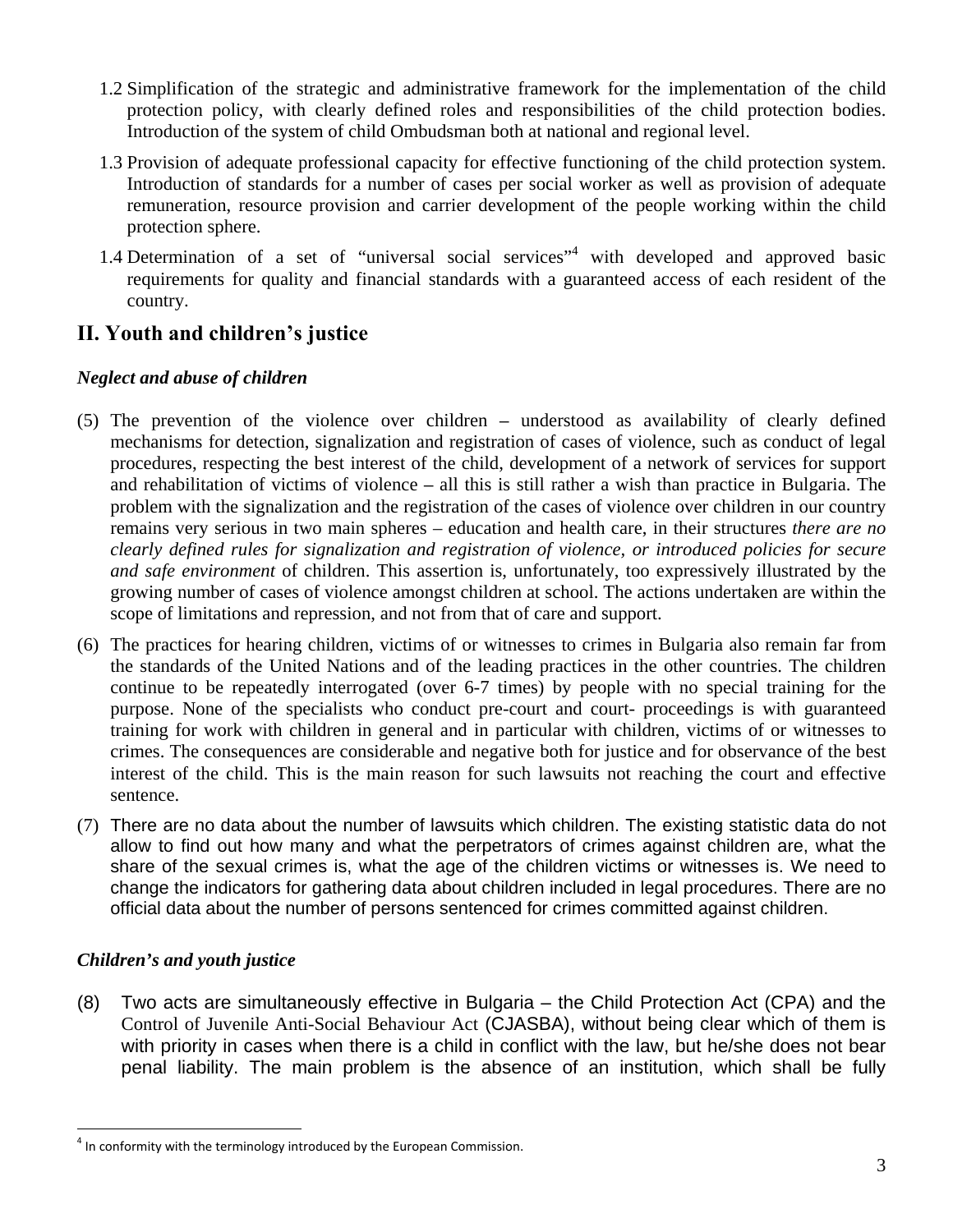committed to the case, keep a watch over its development and change if needed, i.e. to "manage the case" in the social work terms.

- (9) The infringement of the rights of juveniles who are involved in the commitment of crimes by adults is serious. These children are not recognized as victims, and punitive measures are applied with regard to them in conformity with the Control of Juvenile Anti-Social Behavior Act, forming instructive cases by these local commissions. The children to the age of 14 are subject to instructive measures under the Control of Juvenile Anti-Social Behavior Act, and not of measures for protection under the Child Protection Act, which is obvious infringement of their rights.
- (10) The system consists of various institutions subordinated to various ministries; various state and municipal structures are included, without clearly defined and guaranteed interaction procedures. Each of the institutions works in its own legislative frame, without conformity with any other regulation, which results in not guaranteeing the best interest of the children in conflict with the law.
- (11) The effective system for struggle with the anti-social behaviour is inefficient and is characterized by an absence of a specialized training of nearly all the professionals involved in it. Its existence impedes the building up of a modern, professional, cantered on the needs of the child system for prevention and intervention of children's criminal behaviour and limits the possibility for interaction between the criminal proceedings and the child protection system.

### **Recommendations**

- 2.1. The Control of Juvenile Anti-Social Behavior Act has been subjected to serious criticism for a long time and should be replaced by a new modern act, which could provide for the connection with the child protection system, remove the sanction approach to juveniles, create guarantees for fair trial for juvenile perpetrators and provide for real protection of the children, victims of crimes and witnesses in criminal actions. Simultaneously, the creation of a new legislation is needed, which should be based upon the international standards for youth justice and creation of competence in the system for work with cases of children delinquents.
- 2.2. A change in the legislation is indispensable; it shall guarantee the introduction of a one-time hearing by specially trained professionals and in appropriate conditions for the child, irrespective whether the child is a victim, witness to violence and/or crime.
- 2.3. The specialization of experts from the entire juridical system to guarantee special conditions for the child, victim of or witness to a crime, is extremely indispensable.
- 2.4. The state must regulate and provide for systematic training on the rights of the children and topics such as recognition of children victims of violence for all the professionals, who work with children, as well as clearly defined mechanisms for signalization of the cases of violence over children in the systems of health care and education.
- 2.5. Development of a system of services, measures and institutions corresponding to the state-of-the-art tendencies in the youth justice with the participation of NGOs – professional foster families, specialized for children with behavioural problems, centres for intensive treatment in the community with programs of various duration; centres of a residential type with intensive programs for treatment of various duration, intensive programs with simulated isolation.
- 2.6. Building up of an information system with indicators, orientated towards the results and the effectiveness of the interventions, clearly defined mechanisms and sources of information.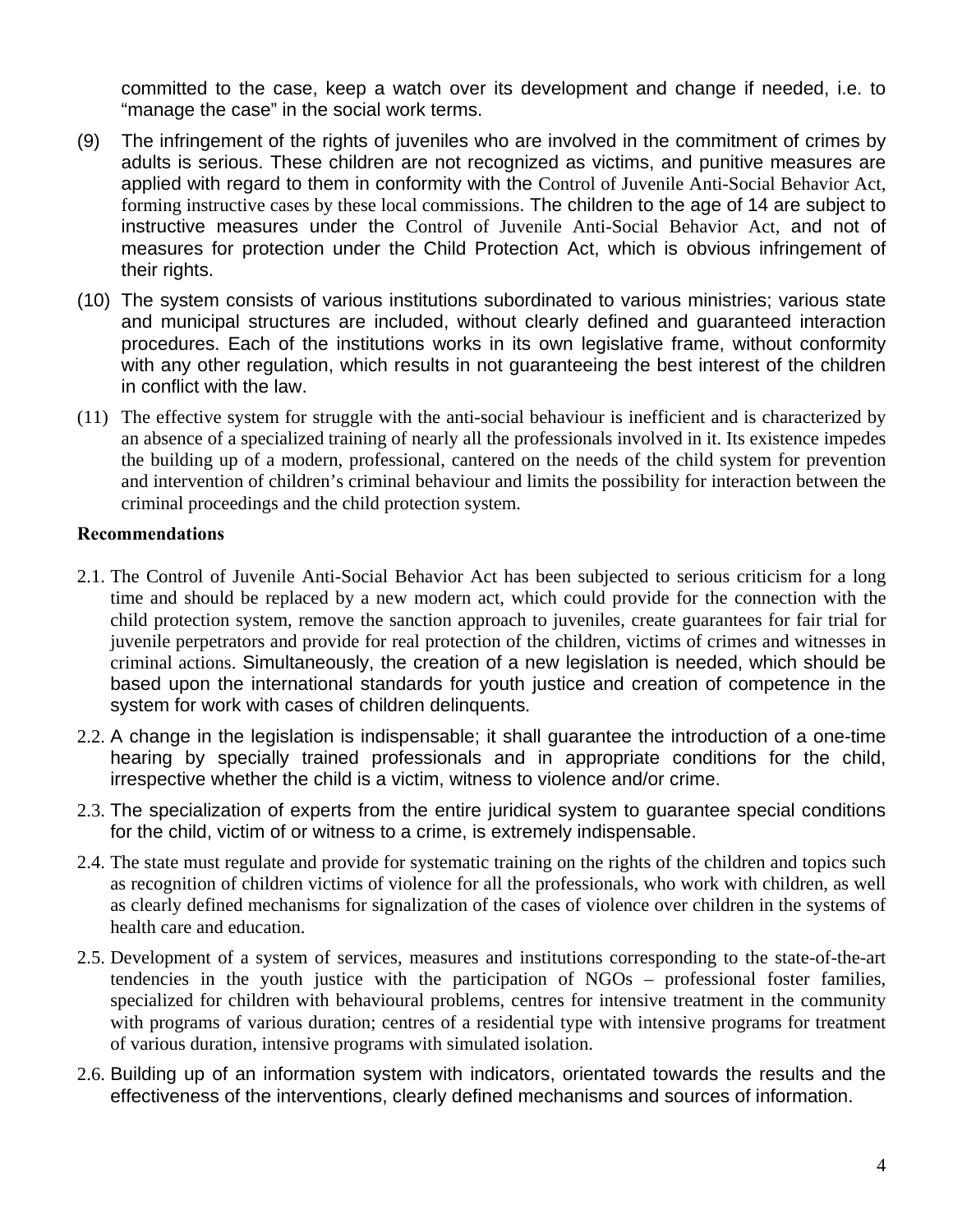# **ІІІ. Children in institutions**

- (12) The rights of the children in institutions in Bulgaria continue to be violated. According to the State Agency for Child Protection (SACP)data at the end of December 2009, there are 6730 children in institutions. On 24 February 2010, the Government adopted a "Vision for Deinstitutionalization in Bulgaria" national strategy. Undoubtedly, the adoption of this program document and the long-term political commitment for closure of the institutions, are a huge step forward.
- (13) At the same time, despite of the efforts of the state, in practice, the institutional care system remains widely open. The number of children from the age of 0 to 3 who are enrolled in institutions for the year 2009 is 2094, of whom 1416 are children of the age up to one year. Thus, the regulation of the United Nations "Guidelines for the Alternative care of Children", adopted at the 11<sup>th</sup> session of the UN Human Rights Council<sup>5</sup>, which defines "In accordance with the predominant opinion of experts, alternative care for young children, especially those under the age of 3 years, should be provided in family-based settings" is violated.
- (14) The average stay of the children in institutions continues to be long about 14 years and the quality of care remains low. In spite of the undertaken direction towards deinstitutionalization, the overhaul activities of the buildings of the institutions, which were declared for closure, continue. The individual action and care plans are formal, and their implementation is not bound to the planning and the development of new alternative care and services.
- (15) There are many signals that parents are encouraged by medically qualified persons to abandon their children after delivery in institutions, especially when they are with disabilities. Additional efforts to improve the understanding, the capacity and pro-activeness of the professionals from the health care and the educational system as well as the local authorities for their role in the protection of the children's rights in practice are necessary.
- (16) There are no sufficient services and systems for support of the young people, leaving the institutions, which results in negative consequences as unemployment, exploitation and absence of residences and hampers the young people socialization.

### **Recommendations**

 $\overline{a}$ 

- 3.1. The Government must undertake the commitment to discontinue the practice to leave the children in the institutions, financing and popularizing the preventive measures with regard to the abandonment of children. An effective system for rendering support to families residing in highly risky communities must be introduced in this respect.
- 3.2. Reformation of the child protection system and its financial and resource assistance in order to provide quality of the measures for protection of children in institutions and children residing at risk from abandonment.
- 3.3. The development of the alternative services must be bound to an analysis of the placement of the children in institutions and their needs of care and services, i.e. their development should result in real closure down of the institutions of the boarding school type.
- 3.4. The tendency of committing the entire process for rendering the service of foster care to hired providers, who should be trained in the provision of the service, must continue. Maximal relief of the social services providers in the process of opening new ones is needed.

<sup>&</sup>lt;sup>5</sup> Human Rights Council, UN, "Guidelines for the Alternative care of Children", page 7, point 21.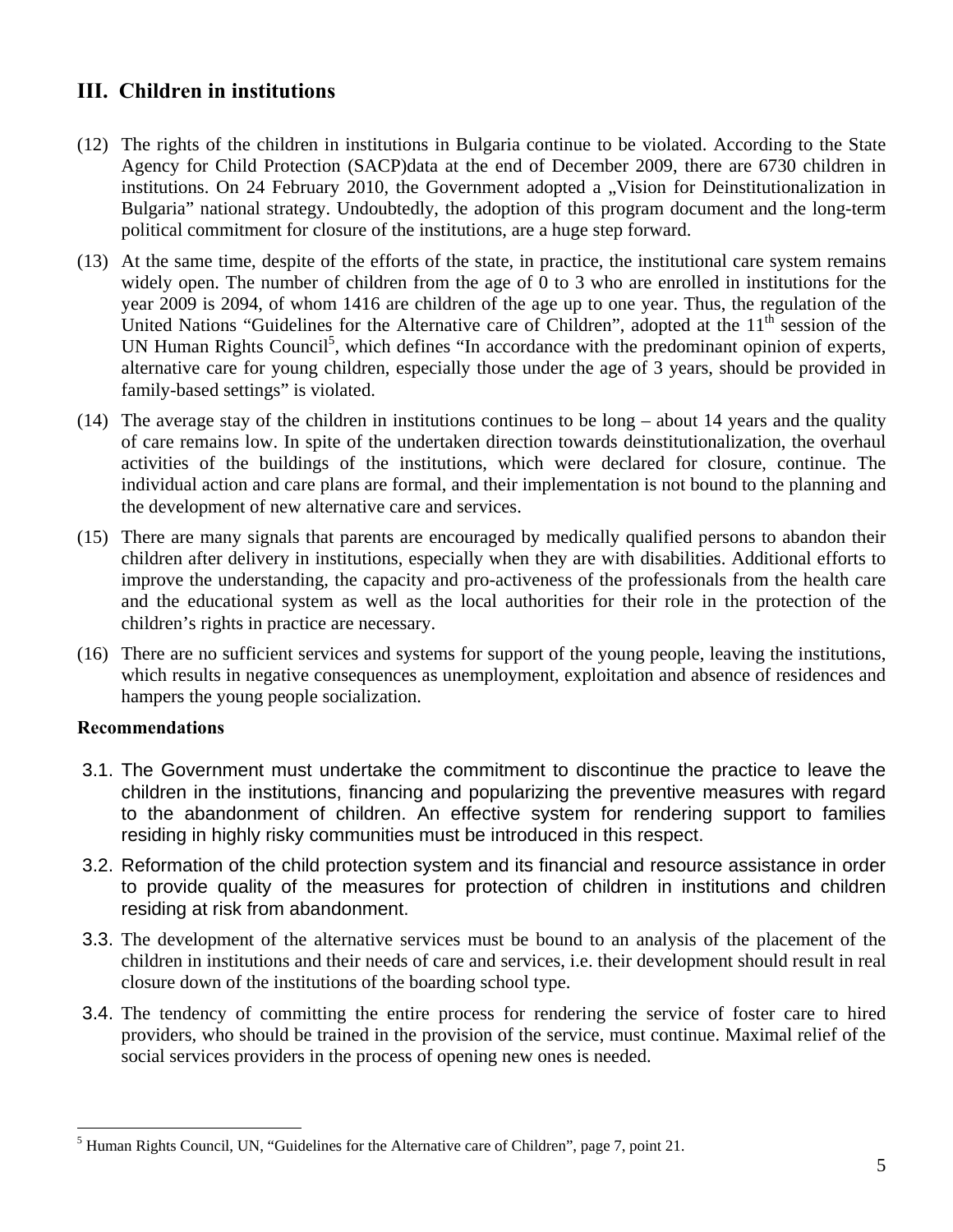- 3.5. A change in the mechanisms of monitoring over the care and services for children and families is needed, both in the specialized institutions and in the alternative services for children and families. The monitoring and control exercised by the state must be directed towards the results in the situation of the child and not towards the documentation and the procedures. A monitoring and control system should be built up, based on sufficient data, which shall substantiate the policies for deinstitutionalization.
- 3.6. Amendments in the legislation are needed, so that the young people leaving the institutions should be considered as a specific social group to guarantee continuity and systematic nature of the services for them.

### **ІV. Adoption**

- (17) The practice of the "secrecy of adoption", where the origin and the family ties of the children are hidden and/or erased from the dossier of the child, violates the rights of the adopted children and, at a later stage of the development, there is a number of moral, mental and even health problems. For years on end, in Bulgaria, the "secrecy of the adoption" was imposed by the state to conceal that there is abandonment and that there are couples in the society, who are not able to have their biological children. Nowadays, a great part of the adoptive parents continue to believe that the "secrecy of the adoption" is a good approach, and very frequently this practice is supported and encouraged on the part of the professionals working with adopters.
- (18) Regardless of the amendments in the Family Code, adoptions in the country continue to be exceptionally few. The entire process of the adoption is fragmented and the matching process is done on the basis of papers. The professional community has not completely developed services for adopted and adopters, who could support each other. In addition, there must be training and qualification of the staff in the sphere of adoption both in the child protection system and with regard to the service providers. Another negative practice is the "disruption of adoption", where the adoption is stopped without depriving the adopter of his/her rights.

### **Recommendations**

- 4.1. Legal prohibition of the "secret of adoption", guaranteeing the right of the child to know his/her origin and the adopters to be encourage and supported in the process of sharing it with the child.
- 4.2. Elimination of the adoption disruption practice as an option in the Family Code and regulation of parental rights removal in cases, when there is a separation of the adopter with the adopted child.
- 4.3. Development of widely accessible educational programs about the problems in adoption, the secret of the adoption, the rights of the child in adoption. Building up of culture of the adoption – in the sense of positive, approving and supporting attitudes to the adopters and the adopted.
- 4.4. Regulation of obligatory training of adopters-applicants and support after the adoption.
- 4.5. Moratorium on international adoptions where the adoptive applicants haven't been introduced with the child.

# **V. Children with disabilities**

(19) The existing mechanisms for early diagnosis of illnesses – including in the prenatal phase – for evaluation of disabilities and support of families – are too outdated in Bulgaria. The health care in Bulgaria definitely refuses to accept the technological development in the medicine – the innovations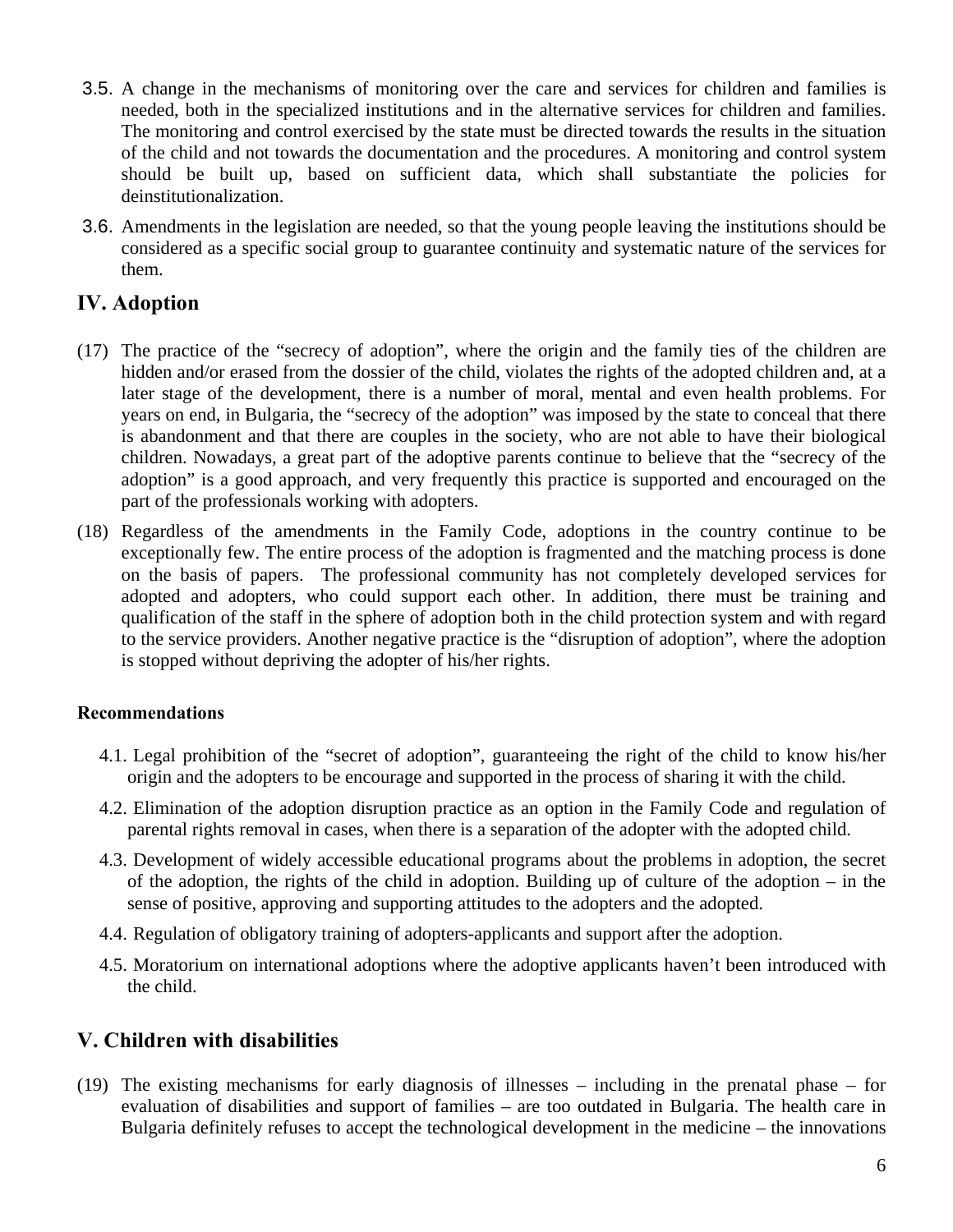remain the privilege of few medical doctors, predominantly in the capital, who show personal interest in them and not vocational duty in conformity with the law.

- (20) The families, where there are children with disabilities, get meager social benefits, outdated medical items and technically unfit means as well as miserable mental and social support so that they could cope with the upbringing of their children. Simultaneously, the big institutions for children with disabilities, where the access is exceptionally easy, are supported with millions of Bulgarian leva from the public budget.
- (21) In spite of the measures for integration of children with disabilities via education, the kindergartens and the schools are still not ready to enrol children with disabilities, even less to work with them, owing to non-adapted architectural environment, technical non-provision with additional aids, improper qualification of the pedagogical staff.

#### **Recommendations**

- 5.1. Development of programs for qualification of the medical staff so that they would be better informed about the modern methods of diagnostics, treatment and rehabilitation of children with disabilities. Opening clinical paths for effective treatment and rehabilitation of children with disabilities without separation from their families and the community. Provision of modern medical articles and auxiliary means for compensation of the deficit caused by the disorder.
- 5.2. Undertaking decisive measures for adaptation of the educational institutions to the needs of the children with disabilities with exercise of strict control over the quality of the work during the execution of the construction and assembly works – frequently funds are spent and adaptations are made which do not correspond to the technical norms for accessibility. Conduct of qualification courser and training life programs via which the knowledge and the skills both of the pedagogical and of the auxiliary personnel could be enhanced to satisfy the needs of the children with disabilities in general environment.
- 5.3. Increase of the capacity of the child protection system aimed at the effective application of the approach for "management of cases" in the social work in practice, which should allow for complex assessment of the disorder and the needs of each child with disabilities and support of the families as consultancy, mental-social support and inclusion in social networks for mutual assistance and so forth.

### **VІ. Inclusive education**

- (22) The state has taken measures in the last few years, which could be assessed as introduction of practices of inclusive education but it is still not amongst the visible priorities of the educational policy.
- (23) The number of the children with disabilities in the schools of general education for the period of 2005-2008 increased from 717 to 2563, though this is still an insignificant part of all the children. Various forms of educational segregation based on the availability of disorder, specific difficulties and different ethnic belonging, still exist.
- (24) The enrolment of children in special schools and institutions, where they grow up separated from their peers, continues and the education they are offered, if they have access to such an education at all, is of a lower quality and is governed by rules, criteria and standards other than those in the schools of